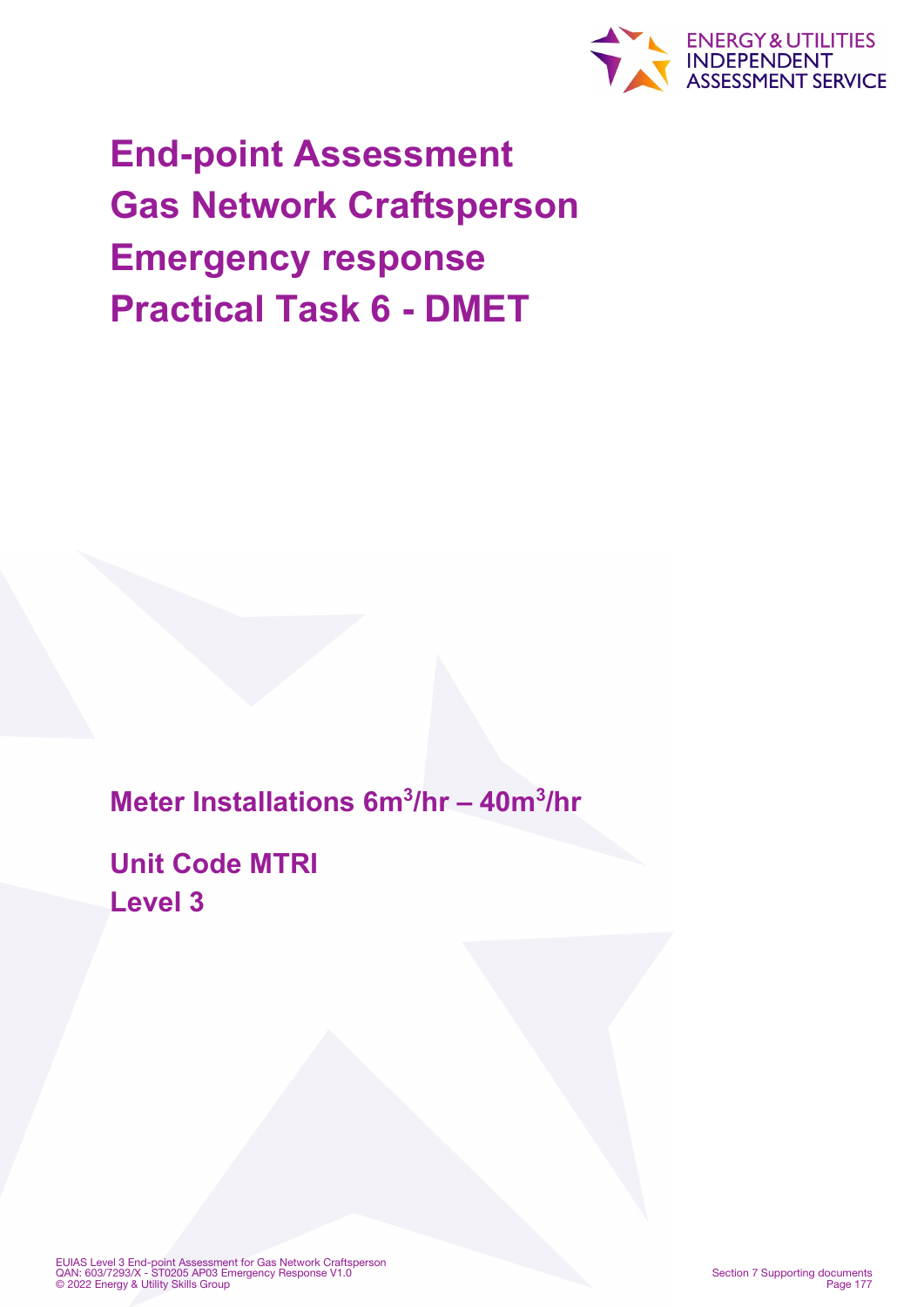

# Practical Task Specification

This specification has been developed as part of the Gas Network Craftsperson Emergency Response Pathway. The specification details the apprentice's required skills, knowledge and behaviour on all relevant matters of gas safety in relation to the installation and exchange and removal of gas diaphragm meters of capacity 6m $\mathrm{^{3}/}$ hr – 40m $\mathrm{^{3}/}$ hr.

The assessment specification is the minimum core gas safety standard of these requirements, but this does not preclude employers from enhancing the skills and knowledge of the learner through additional or company specific training.

Successful completion of this practical task will provide evidence that the apprentice has the required knowledge, understanding and performance skills to install and maintain gas diaphragm meters of capacity 6m<sup>3</sup>/hr – 40m<sup>3</sup>/hr.

#### What does this specification look like?

Gas Emergency Response Apprentices will be able to

- Determine the pressure of the gas service
- Plan and prepare work activities for installing, exchanging or removing gas diaphragm meters of capacity 6m3 /hr – 40m3 /hr
- Confirm the location of the meter installation is in accordance with regulations and industry requirements
- Install, exchange, and remove gas meters to industry standards
- Identify and apply the correct notices, forms and labels as required for gas diaphragm meter installations

### What does the assessment include?

This assessment covers the following matters of gas safety requirements:

- MET1 the installation, exchange or removal of gas diaphragm meters of capacity  $6m^3$ /hr
- MET4 the installation, exchange or removal of gas diaphragm meters of capacity  $40 \text{m}^3\text{/hr}$

The apprentice must demonstrate their achievement of all assessment outcomes. This will be evidenced through the practical task observation, typically being delivered under simulated conditions, in a realistic workplace environment. Evidence of the apprentice's observation must be recorded on the assessment templates provided by the EUIAS and on the practical task record form.

The practical task must include:

- $\bullet$  The Installation of domestic diaphragm gas meters of capacity 6m<sup>3</sup>/hr
- The Installation of diaphragm gas meters of capacity  $40m^3/hr$
- Satisfactory completion of tightness test procedures
- The setting and adjustment of meter regulators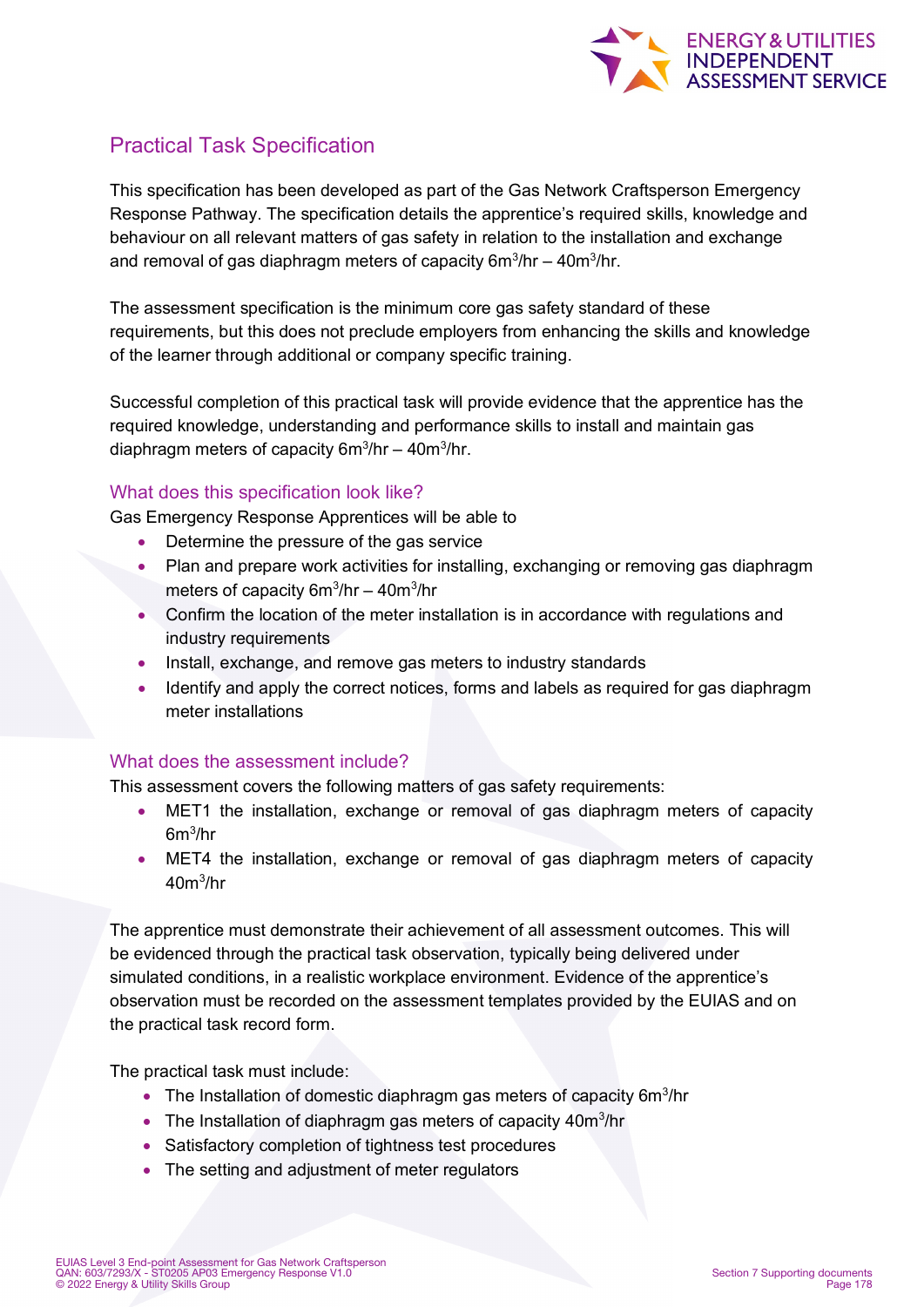

# Realistic Working Environments (RWE) Centre Requirements

Centres are responsible for ensuring that the RWE assessment is suitably controlled to ensure that assessment decisions are valid and reliable, and that work submitted for assessment by the apprentice is prepared and produced by them independently, without assistance from others, and free of plagiarism.

The practical task must be designed following the guidance and requirements given in this document. The Technical Expert Checklist must be adhered to and cannot be altered without prior written consent from EUIAS

Centres may deliver any number of the practical tasks together in combined assessment of their own design, but this must be in with the prior agreement with EUIAS.

Where the combined option is used the performance and knowledge criteria of each unit assessment must be satisfied and the respective Technical Expert checklists must be completed.

The following normative documents should be made available to the apprentice throughout the assessment process:

Building Regulations BS6891 BS6400 IGE/UP/1b **GSIUR GSIUP** HSL56 Reg 12, Reg13 and Reg16

### Practical Task Centre Requirements

The assessments covering the matters of gas safety requirements are:

| MTRI1 | The installation or exchange of diaphragm meters and associated equipment       |
|-------|---------------------------------------------------------------------------------|
|       | of capacity $6m^3$ /hr and $40m^3$ /hr                                          |
| MTRI2 | The tightness testing and purging of low-pressure, natural gas installations of |
|       | volumes $\leq 0.035$ m <sup>3</sup>                                             |

MTRI3 The testing and commissioning of regulators and valves

The practical task must be conducted under the supervision of a technical expert from the apprentice's employer. The technical expert will write a factual account of the practical task using the EUIAS documentation, therefore verifying whether the task was completed appropriately. The practical task is administered by the employer. The employer technical expert must be approved and trained by the EUIAS. The employer technical expert must be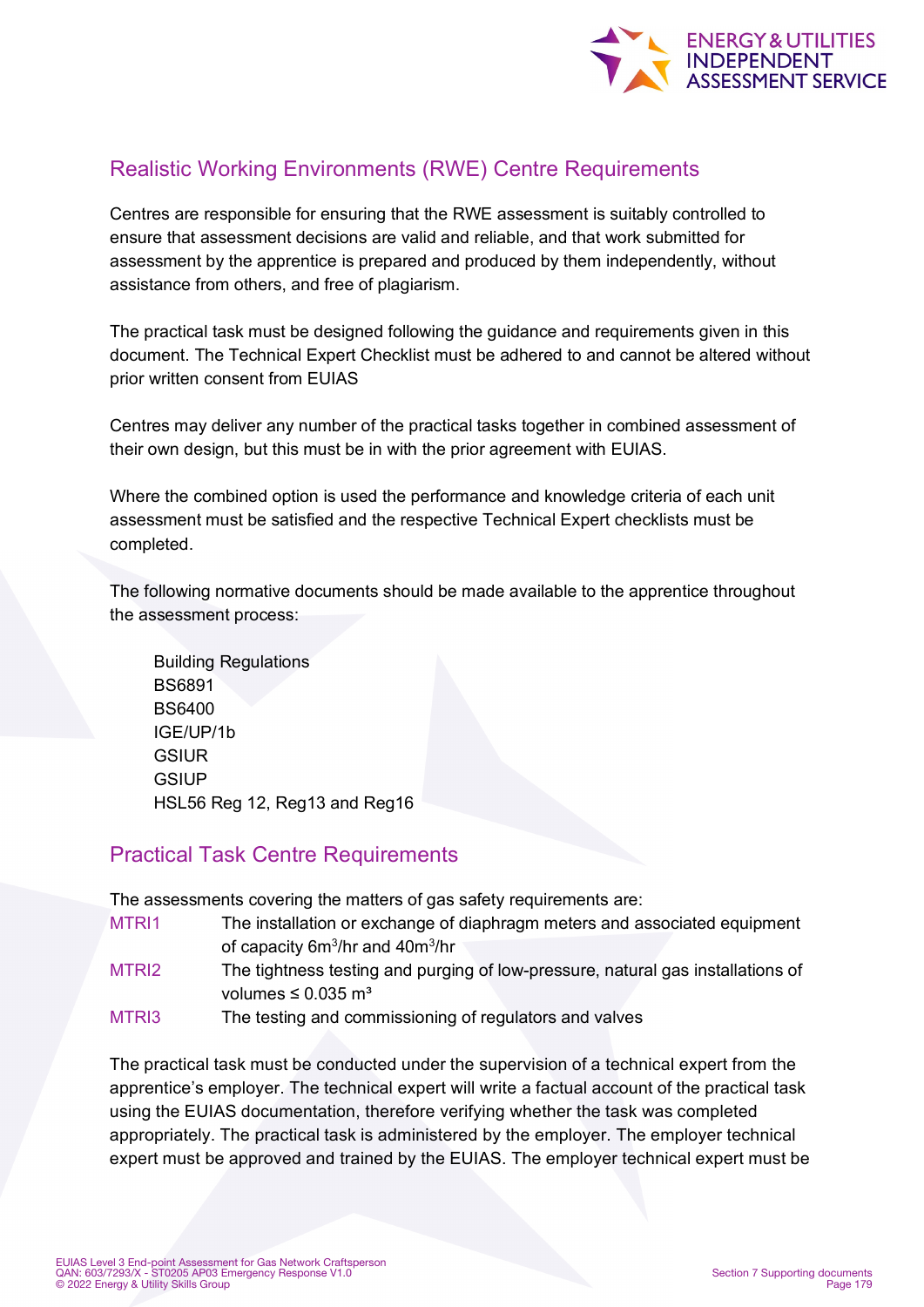

independent of the apprentice; please refer to the Gas Network Craftsperson Assessment Plan page 9 and Section 5 of the Specification for further details.

The assessment area must be designed to include all of the following criteria:

- Facility for the installation or exchange of:
	- $\circ$  Domestic meters of capacity 6m<sup>3</sup>/hr
	- $\circ$  Diaphragm meters of capacity 40m $^3$ /hr
- Pipework fittings and equipment to facilitate the meter installation / exchange including:
	- o Meter brackets
	- o Meter Regulator
	- o Meter connections
	- o Pliable connections
	- o ECV valves
	- o Connection to a downstream installation
	- $\circ$  A gas burning appliance to allow purging, operating pressure checks and confirm meter operation
- The centre must supply all the installation materials and tools required to complete the task
- The assessment area must be devoid of any labels and notices but a selection of appropriate labels and notices are made available for the apprentice to choose and apply as necessary.
- Centres are free to arrange assessment bays to suit their requirements providing that the conditions of providing a realistic working environment and safety requirements are met
- The area used for assessment must be for such purposes only and the apprentice must not have previously worked in the same area or bay

## Apprentice requirements

The apprentice must successfully complete all of the following:

- Ensure all health and safety requirements are observed throughout the assessment
- Prepare the work site for installation by ensuring that all work areas are free from hazards and that all surfaces are prepared.
- Assess the work location, plan out the pipework routes and the materials that are required
- Confirm the availability of all appropriate information required to complete the task
- Confirm the location of the meter and that ventilation requirements are satisfactory
- Identify appropriate input services and confirm they are suitable for the proposed installation
- Install or exchange the meter in the agreed location and complete all pipework connections as necessary